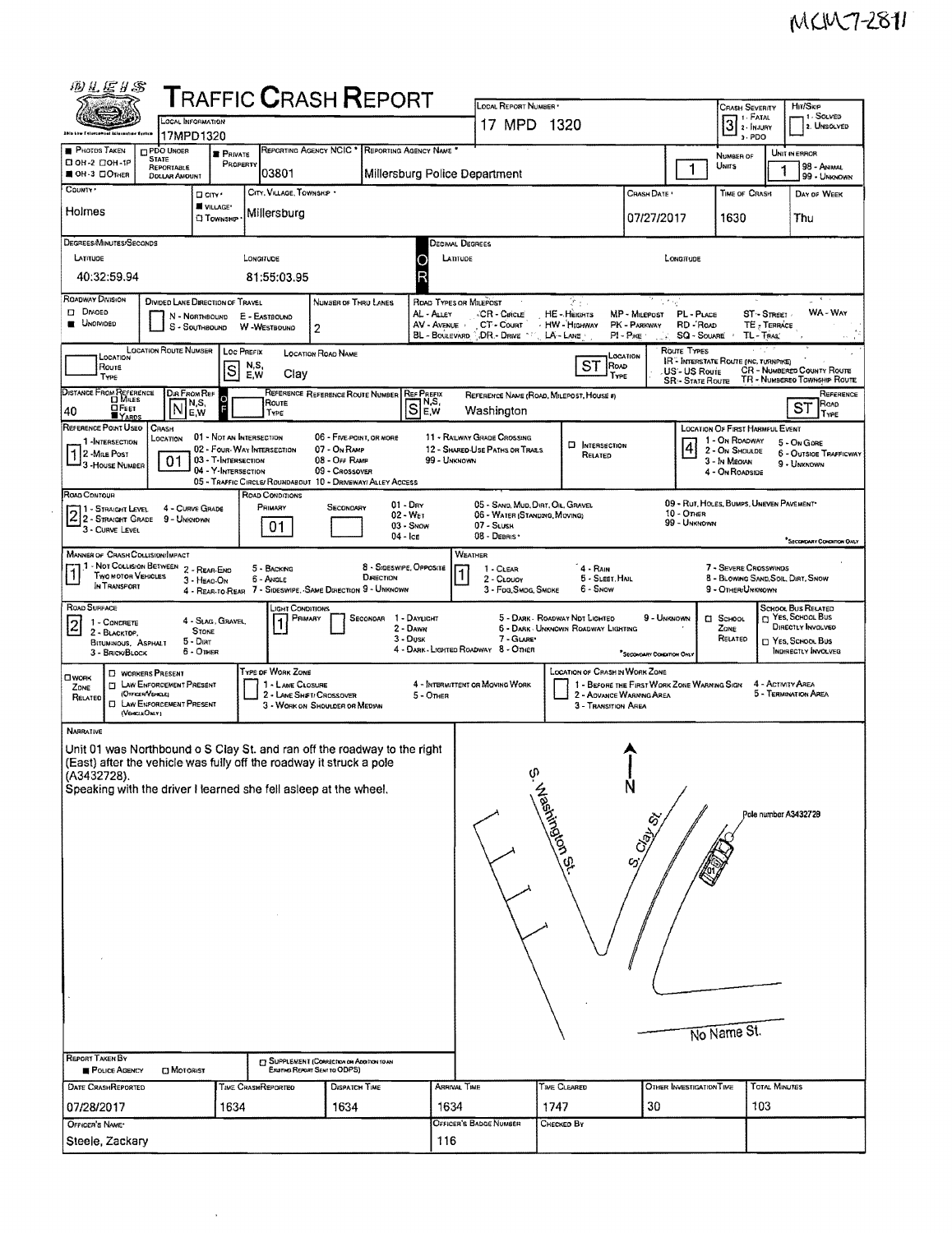|                                                         | LInit                                                                                                         |                                                                                |                                                                                                                             |                                                                                                 |                                                                             |                                                                                                                                   |                                                                |                                                                                                                        |                                                                                                                                |  |  |  |  |
|---------------------------------------------------------|---------------------------------------------------------------------------------------------------------------|--------------------------------------------------------------------------------|-----------------------------------------------------------------------------------------------------------------------------|-------------------------------------------------------------------------------------------------|-----------------------------------------------------------------------------|-----------------------------------------------------------------------------------------------------------------------------------|----------------------------------------------------------------|------------------------------------------------------------------------------------------------------------------------|--------------------------------------------------------------------------------------------------------------------------------|--|--|--|--|
|                                                         |                                                                                                               |                                                                                |                                                                                                                             |                                                                                                 |                                                                             |                                                                                                                                   |                                                                | LOCAL REPORT NUMBER<br>17 MPD 1320                                                                                     |                                                                                                                                |  |  |  |  |
|                                                         |                                                                                                               |                                                                                |                                                                                                                             |                                                                                                 |                                                                             |                                                                                                                                   |                                                                |                                                                                                                        |                                                                                                                                |  |  |  |  |
| UNIT NUMBER<br>1                                        | OWNER NAME: LAST, FIRST, MIDDLE ( C SAME AS DRIVER )<br>Mullins, Sharon, A                                    |                                                                                |                                                                                                                             |                                                                                                 | OWNER PHONE NUMBER                                                          |                                                                                                                                   | <b>DAMAGE SCALE</b>                                            | DAMAGE AREA<br>FRONT                                                                                                   |                                                                                                                                |  |  |  |  |
| OWNER ADDRESS: CITY, STATE, ZIP                         | <b>CISAME AS DRIVER</b> )                                                                                     |                                                                                |                                                                                                                             |                                                                                                 |                                                                             | 330-473-2748                                                                                                                      |                                                                | 3                                                                                                                      |                                                                                                                                |  |  |  |  |
|                                                         | 7056 SR 83, Holmesville, OH, 44633                                                                            |                                                                                |                                                                                                                             |                                                                                                 |                                                                             |                                                                                                                                   | $1 - None$                                                     | o                                                                                                                      |                                                                                                                                |  |  |  |  |
| LP STATE LICENSE PLATE NUMBER                           |                                                                                                               |                                                                                | <b>VEHICLE IDENTIFICATION NUMBER</b>                                                                                        |                                                                                                 |                                                                             |                                                                                                                                   | # Occupants                                                    | 2 - MINOR                                                                                                              |                                                                                                                                |  |  |  |  |
| OH<br>GGUE1407                                          |                                                                                                               |                                                                                | 1J4GW48S23C522927                                                                                                           |                                                                                                 |                                                                             | 1.                                                                                                                                | 3 - Functional                                                 | α<br>α                                                                                                                 |                                                                                                                                |  |  |  |  |
| <b>VEHICLE YEAR</b>                                     | <b>VEHICLE MAKE</b>                                                                                           |                                                                                | <b>VEHICLE MODEL</b>                                                                                                        |                                                                                                 |                                                                             | <b>VEHICLE COLOR</b>                                                                                                              |                                                                |                                                                                                                        |                                                                                                                                |  |  |  |  |
| 2003<br>Proof or                                        | Jeep<br>INSURANCE COMPANY                                                                                     |                                                                                | POLICY NUMBER                                                                                                               | Grand Cherokee - /SP                                                                            |                                                                             | BLU                                                                                                                               |                                                                | 4 - Disabung                                                                                                           | σ<br>ם                                                                                                                         |  |  |  |  |
| INSURANCE<br>Shown                                      | StateFarm                                                                                                     |                                                                                | 918516211                                                                                                                   |                                                                                                 | Towed By<br>Rigs                                                            |                                                                                                                                   |                                                                | 9 - Unknown                                                                                                            | α                                                                                                                              |  |  |  |  |
| CARRIER NAME, ADDRESS, CITY, STATE, ZIP                 |                                                                                                               |                                                                                |                                                                                                                             |                                                                                                 |                                                                             |                                                                                                                                   |                                                                | <b>CARRIER PHONE</b>                                                                                                   |                                                                                                                                |  |  |  |  |
|                                                         |                                                                                                               |                                                                                |                                                                                                                             |                                                                                                 |                                                                             |                                                                                                                                   |                                                                |                                                                                                                        |                                                                                                                                |  |  |  |  |
| US DOT                                                  | VEHICLE WEIGHT GWWR/GCWR                                                                                      | 1 - LESS THAN OR EQUAL TO 10K LBS                                              | CARGD BODY TYPE                                                                                                             | 01 - No CARGO BODY TYPE/NOT APPLICASL 09 - POLE                                                 |                                                                             |                                                                                                                                   | <b>TRAFFICWAY DESCRIPTION</b>                                  | 11 - Two-Way, Not Dimese                                                                                               |                                                                                                                                |  |  |  |  |
| HM PLACARD ID NO.                                       | 2 - 10,001 to 26,000 k Las<br>3 - MORE THAN 26,000K LBS.                                                      |                                                                                | 01<br>03 - Bus (16+ SEATS, INC DRIVER)                                                                                      | 02 - Busi Van (9-15 Seats, Inc Driver) 10 - Cargo Tank                                          | 11 - FLAT BED                                                               |                                                                                                                                   |                                                                | 2 - TWO-WAY, NOT DIVIDED, CONTINUOUS LEFT TURN LANE<br>3 - Two-Way, Divided, UNPROTECTED PAINTED OR GRASS >4FT.) MEDIA |                                                                                                                                |  |  |  |  |
|                                                         |                                                                                                               |                                                                                | 05 - Locana                                                                                                                 | 04 - VEHICLE TOWING ANOTHER VEHICLE                                                             | 12 - Duwe<br>13 - CONCRETE MIXER                                            |                                                                                                                                   |                                                                | 4 - Two-Way, DIVIDED, POSITIVE MEDIANBARRIER<br>5 - One Way Trafficway                                                 |                                                                                                                                |  |  |  |  |
| <b>HM CLASS</b><br><b>NUMBER</b>                        | <b>HAZARDOUS MATERIAL</b><br>$\Box$ Related                                                                   |                                                                                | 07 - CARGO VAN/ENCLOSED BOX<br>08 - GRAIN, CHIPS, GRAVEL                                                                    | 06 - INTERMODAL CONTAINER CHASIS                                                                | <b>14 - AUTO TRANSPORTER</b><br>15 - GARBAGE /REFUSE                        |                                                                                                                                   | <b>El HIT / SKIP UNIT</b>                                      |                                                                                                                        |                                                                                                                                |  |  |  |  |
| NON-MOTORIST LOCATION PRIOR TO IMPACT                   |                                                                                                               | TYPE OF USE                                                                    | UNIT TYPE                                                                                                                   |                                                                                                 | 99 - OTHER/UNKNOWN                                                          |                                                                                                                                   |                                                                |                                                                                                                        |                                                                                                                                |  |  |  |  |
|                                                         | 01 - INTERSECTION - MARKED CROSSWAL<br>02 - INTERSECTION - NO CROSSWALK                                       | 1                                                                              | 06                                                                                                                          |                                                                                                 |                                                                             |                                                                                                                                   |                                                                |                                                                                                                        | PASSENGER VEHICLES (LESS THAN 9 PASSENGERS MEDIA EAVY TRUCKS OR COMBD UNITS > 10K LBS BUS/VAN/LIMD(9 OR MORE INCLUDING DRIVER) |  |  |  |  |
| 03 - INTERSECTION OTHER                                 | 04 - MIDBLOCK - MARKED CROSSWALK                                                                              | 1 - PERSONAL                                                                   | 02 - COMPACT                                                                                                                | 01 - Sub-COMPACT                                                                                |                                                                             |                                                                                                                                   | 14 - SINGLE UNIT TRUCK; 3+ AXLES                               |                                                                                                                        | 13 - SINGLE UNIT TRUCK OR VAN 24XLE, 6 TIRES 21 - BUS/VAN (9-15 Seats, INC DRIVER)<br>22 - Bus (16+ Sears, Inc Draver)         |  |  |  |  |
| 06 - BICYCLE LANE                                       | 05 - TRAVEL LANE - OTHER LOCATION                                                                             | 2 - COMMERCIAL                                                                 | 99 - UNKNOWN 03 - MID SIZE<br>ов Ніт/Sкір<br>04 - FULL SIZE                                                                 |                                                                                                 |                                                                             |                                                                                                                                   | 15 - SINGLE UNIT TRUCK/TRAILER<br>16 - Truck/Tractor (Bostall) |                                                                                                                        | NON-MOTORIST<br>23 - ANIMAL WITH RIDER                                                                                         |  |  |  |  |
| 08 - Sidewalk                                           | 07 - SHOULDER/ROADSIDE                                                                                        | 3 - GOVERNMENT                                                                 | 05 - MINIVAN<br>07 - Pickup                                                                                                 | 06 - SPORT UTILITY VEHICLE                                                                      |                                                                             | 18 - TRACTOR/DOUBLE                                                                                                               | 17 - TRACTOR/SEMI-TRAILER                                      | 24 - ANIMAL WITH BUGGY, WAGON, SURREY<br>25 - BICYCLE/PEDACYCLIST                                                      |                                                                                                                                |  |  |  |  |
| 10 - DRIVE WAY ACCESS                                   | 09 - MEDIAN/CROSSING ISLAND                                                                                   | <b>DIN EMERGENCY</b>                                                           | 08 - VAN                                                                                                                    | 09 - MOTORCYCLE                                                                                 |                                                                             | <b>19 TRACTOR/TRIPLES</b>                                                                                                         | 20 - OTHER MEDIHEAVY VEHICLE                                   |                                                                                                                        | 26 - PEDESTRIAN/SKATER<br>27 - OTHER NON-MOTORIST                                                                              |  |  |  |  |
|                                                         | 11 - SHARED-USE PATH OR TRAIL<br>12 - NON-TRAFFICWAY AREA                                                     | RESPONSE                                                                       | 10 - Motorized Bicycle<br>11 - SNOWMOBILE/ATV                                                                               |                                                                                                 | HASHM PLACARD                                                               |                                                                                                                                   |                                                                |                                                                                                                        |                                                                                                                                |  |  |  |  |
| 99 - OTHER/UNKNOWN                                      |                                                                                                               |                                                                                |                                                                                                                             | 12 - OTHER PASSENGER VEHICLE                                                                    |                                                                             |                                                                                                                                   |                                                                |                                                                                                                        |                                                                                                                                |  |  |  |  |
| SPECIAL FUNCTION 01 - NONE<br>$02 - Tax$                |                                                                                                               | 09 - AMBULANCE<br>$10 -$ Fire                                                  | 17 - FARM VEHICLE<br>18 - FARM EQUIPMENT                                                                                    |                                                                                                 | MOST DAMAGED AREA<br>01 - None                                              |                                                                                                                                   | 08 - LEFT SIDE                                                 | 99 - Unknown                                                                                                           | Астом<br>1 1 - Non-Contact                                                                                                     |  |  |  |  |
| 01                                                      | 03 - RENTAL TRUCK (OVER 10K LBS)<br>04 - BUS - SCHOOL (PUBLIC OR PRIVATE) 12 - MILITARY<br>05 - Bus - Transit | 11 - HIGHWAY/MAINTENANCE                                                       | 19 - Мотояноме<br>02<br>02 - CENTER FRONT<br>20 - Golf Cart<br>03 - Right Front<br>21 - Train<br>IMPACT ARE 04 - RIGHT SIDE |                                                                                                 |                                                                             |                                                                                                                                   | 09 - LEFT FRONT<br>10 - TOP AND WINDOWS                        |                                                                                                                        | $\mathbf{3}$<br>2 - Non-Counsion<br>3 - STRIKING                                                                               |  |  |  |  |
|                                                         | 06 - Bus - Charter<br>07 - Bus - Shuttle                                                                      | 13 - Pouce<br>14 - Pusuc Unury                                                 | 22 - OTHER (EXPLASI IN NARRATIVE)                                                                                           | 05 - RIGHT REAR<br>06 - REAR CENTER                                                             | 11 - UNDERCARRIAGE<br>12 - LOAD/TRAILER                                     | 4 - Struck<br>5 - STRIKING/STRUCK                                                                                                 |                                                                |                                                                                                                        |                                                                                                                                |  |  |  |  |
|                                                         | 08 - Bus - Other                                                                                              | 15 - OTHER GOVERNMENT<br>16 - CONSTRUCTION EQIP.                               |                                                                                                                             | 02                                                                                              | 07 - LEFT REAR                                                              | 13 - TOTAL (ALL AREAS)<br><b>14 - OTHER</b>                                                                                       |                                                                | $9 -$ UNKNOWN                                                                                                          |                                                                                                                                |  |  |  |  |
| PRE-CRASH ACTIONS                                       | <b>MOTORIST</b>                                                                                               |                                                                                |                                                                                                                             |                                                                                                 | NON-MOTORIST                                                                |                                                                                                                                   |                                                                |                                                                                                                        |                                                                                                                                |  |  |  |  |
| 01.                                                     | 01 - STRAIGHT AHEAD                                                                                           | 07 - MAKING U-TURN                                                             |                                                                                                                             | 13 - NEGOTIATING A CURVE<br>14 - OTHER MOTORIST ACTIO                                           |                                                                             | 15 - ENTERING OR CROSSING SPECIFIED LOCATIO<br>21 - OTHER NON-MOTORIST ACTION<br>16 - WALKING, RUNNING, JOGGING, PLAYING, CYCLING |                                                                |                                                                                                                        |                                                                                                                                |  |  |  |  |
| 99 - UNKNOWN                                            | 02 - BACKING<br>03 - CHANGING LANES<br>04 - OVERTAKING/PASSING                                                | 08 - ENTERING TRAFFIC LANE<br>09 - LEAVING TRAFFIC LANE                        |                                                                                                                             |                                                                                                 | 17 - WORKING                                                                |                                                                                                                                   |                                                                |                                                                                                                        |                                                                                                                                |  |  |  |  |
|                                                         | 05 - MAKING RIGHT TURN<br>06 - MAKING LEFT TURN                                                               | 10 - PARKED                                                                    | 11 - SLOWING OR STOPPED IN TRAFFIC                                                                                          |                                                                                                 |                                                                             | 18 - Pushing Vehicle<br>20 - STANDING                                                                                             | 19 - APPROACHING OR LEAVING VEHICLE                            |                                                                                                                        |                                                                                                                                |  |  |  |  |
| <b>CONTRIBUTING CIRCUMSTANCE</b>                        |                                                                                                               | 12 - DRIVERLESS                                                                |                                                                                                                             |                                                                                                 |                                                                             |                                                                                                                                   |                                                                | <b>NEHICLE DEFECTS</b>                                                                                                 |                                                                                                                                |  |  |  |  |
| PRIMARY                                                 | MOTORIST<br>$01 - None$                                                                                       |                                                                                | 11 - IMPROPER BACKING                                                                                                       |                                                                                                 | Non-MOTORIST<br>22 - None                                                   |                                                                                                                                   |                                                                |                                                                                                                        | 01 - TURN SIGNALS<br>02 - HEAD LAMPS                                                                                           |  |  |  |  |
| 17                                                      | 02 - FAILURE TO YIELD<br>03 - RAN RED LIGHT                                                                   |                                                                                | 12 - IMPROPER START FROM PARKED POSITION<br>13 - STOPPED OR PARKED ILLEGALLY                                                |                                                                                                 | 23 - IMPROPER CROSSING<br>24 - DARTING                                      |                                                                                                                                   |                                                                | 03 - TAIL LAMPS<br>04 - BRAKES<br>05 - STEERING<br>06 - TIRE BLOWOUT                                                   |                                                                                                                                |  |  |  |  |
| SECONDARY                                               | 04 - RAN STOP SIGN<br>05 - Exceeded Speed LIMIT                                                               |                                                                                | 14 - OPERATING VEHICLE IN NEGLIGENT MANNER<br>15 - SWERING TO AVOID (DUE TO EXTERNAL CONDITIONS)                            |                                                                                                 | 25 - LYING AND/OR ILLEGALLY IN ROADWAY<br>26 - FALURE TO YIELD RIGHT OF WAY |                                                                                                                                   |                                                                |                                                                                                                        |                                                                                                                                |  |  |  |  |
|                                                         | 06 - UNSAFE SPEED<br>07 - IMPROPER TURN                                                                       |                                                                                | 16 - WRONG SIDE/WRONG WAY<br>17 - FALURE TO CONTROL                                                                         |                                                                                                 | 27 - NOT VISIBLE (DARK CLOTHING)<br>28 - INATTENTIVE                        |                                                                                                                                   |                                                                | 07 - WORN OR SLICK TIRES<br>08 - TRAILER EQUIPMENT DEFECTIVE                                                           |                                                                                                                                |  |  |  |  |
|                                                         | 08 - LEFT OF CENTER<br>09 - FOLLOWED TOO CLOSELY/ACDA                                                         |                                                                                | <b>18 - VISION OBSTRUCTION</b><br>19 - OPERATING DEFECTIVE EQUIPMENT                                                        |                                                                                                 | 29 - FAILURE TO OBEY TRAFFIC SIGNS<br>/SIGNALS/OFFICER                      |                                                                                                                                   | 09 - MOTOR TROUBLE<br>10 - DISABLED FROM PRIOR ACCIDENT        |                                                                                                                        |                                                                                                                                |  |  |  |  |
| 99 - UNKNOWN                                            | 10 - IMPROPER LANE CHANGE<br>PASSING OFF ROAD                                                                 |                                                                                | 20 - LOAD SHIFTING/FALLING/SPILLING<br>21 - O'ner Improper Action                                                           |                                                                                                 | 30 - WRONG SIDE OF THE ROAD<br>31 - OTHER NON-MOTORIST ACTION               |                                                                                                                                   |                                                                |                                                                                                                        | 11 - Onter Defects                                                                                                             |  |  |  |  |
| <b>SEQUENCE OF EVENTS</b>                               |                                                                                                               |                                                                                | <b>NON-COLLISION EVENTS</b>                                                                                                 |                                                                                                 |                                                                             |                                                                                                                                   |                                                                |                                                                                                                        |                                                                                                                                |  |  |  |  |
| 08<br>40                                                |                                                                                                               | 6                                                                              | 01 - Overturn/RotLover<br>02 - FIRE/EXPLOSION                                                                               |                                                                                                 | 06 - EQUIPMENT FAILURE                                                      | (BLOWN TIRE, BRAKE FAILURE, ETC)                                                                                                  |                                                                | 10 - Cross Median<br>11 - Cross Center Line                                                                            |                                                                                                                                |  |  |  |  |
| FIRST <sub>2</sub>                                      | Most<br><b>HARMFUL</b>                                                                                        | 99 - UNKNOWN                                                                   | 03 - IMMERSION<br>04 - JACKKMFE                                                                                             |                                                                                                 | 07 - SEPARATION OF UNITS<br>08 - RAN OFF ROAD RIGHT                         |                                                                                                                                   |                                                                | OPPOSITE DIRECTION OF TRAVEL<br><b>12 - DOWNHILL RUNAWAY</b>                                                           |                                                                                                                                |  |  |  |  |
| EVENT                                                   | Event                                                                                                         |                                                                                | COLLISION WITH FIXED, OBJECT                                                                                                | 05 - CARGO/EQUIPMENT LOSS DR SHIFT                                                              | 09 - RAN OFF ROAD LEFT                                                      |                                                                                                                                   |                                                                | <b>13 - OTHER NDN-COLLISION</b>                                                                                        |                                                                                                                                |  |  |  |  |
| 14 - PEDESTRIAN                                         | COLLISION WITH PERSON, VEHICLE OR OBJECT NOT FIXED                                                            | 21 - PARKED MOTOR VEHICLE                                                      |                                                                                                                             | 25 - IMPACT ATTENUATORICRASH CUSHIONS3 - MEDIAN CABLE BARRIER<br>26 - BRIDGE OVERHEAD STRUCTURE | 34 - MEDIAN GUARDRAIL BARRIER                                               |                                                                                                                                   |                                                                | 41 - OTHER POST, POLE<br>OR SUPPORT                                                                                    | 48 - TREE<br>49 - FIRE HYDRANT                                                                                                 |  |  |  |  |
| 15 - PEDALCYCLE<br>16 - RAILWAY VEHICLE (TRAIN, ENGINE) |                                                                                                               | 22 - WORK ZONE MAINTENANCE EQUIPMENT<br>23 - STRUCK BY FALLING, SHIFTING CARGO | 27 - BRIDGE PIER OR ABUTMENT<br>28 - BRIDGE PARAPET                                                                         | 35 - Median Concrete Barrier<br>36 - MEDIAN OTHER BARRIER                                       |                                                                             | 42 - CULVERT<br>50 - WORK ZONE MAINTENANCE<br>43 - Cuns<br>EQUIPMENT                                                              |                                                                |                                                                                                                        |                                                                                                                                |  |  |  |  |
| 17 - Annal - Farm<br>18 - Animal - Deer                 |                                                                                                               | OR ANYTHING SET IN MOTION BY A<br><b>MOTOR VEHICLE</b>                         | 29 - BRIDGE RAIL<br>30 - GUARDRAIL FACE                                                                                     | 37 - TRAFFIC SIGN POST<br>38 - Overhead Sign Post                                               | 44 - Олтон                                                                  | 45 - EMBANKMENT                                                                                                                   | 51 - WALL BUILDING, TUNNEL<br>52 - OTHER FIXED OBJECT          |                                                                                                                        |                                                                                                                                |  |  |  |  |
| 19 - ANIMAL-OTHER<br>20 - MOTOR VEHICLE IN TRANSPORT    |                                                                                                               | 24 - OTHER MOVABLE OBJECT                                                      | 31 - GUARDRAILEND<br>32 - PORTABLE BARRIER                                                                                  |                                                                                                 | 39 - LIGHT/LUMINARIES SUPPORT<br>40 - Ununy Pous                            |                                                                                                                                   | 46 - FENCE                                                     | 47 - MAILBOX                                                                                                           |                                                                                                                                |  |  |  |  |
| UNIT SPEED                                              | Posted Speed                                                                                                  | TRAFFIC CONTROL                                                                |                                                                                                                             |                                                                                                 |                                                                             |                                                                                                                                   | UNIT DIRECTION                                                 | 1 - North                                                                                                              | 9 - Unknown<br>5 - NDRTHEAST                                                                                                   |  |  |  |  |
| 35                                                      | 35<br>01                                                                                                      | 01 - No CONTROLS<br>02 - S TOP SIGN                                            | 07 - RAILROAD CROSSBUCKS<br>08 - RALROAD FLASHERS                                                                           |                                                                                                 | 13 - Crosswalk Lines<br>14 - WALK/DON'T WALK                                |                                                                                                                                   | Евом<br>To                                                     | 2 - South<br>3 - East                                                                                                  | 6 - NORTHWEST<br>7 - Southeast                                                                                                 |  |  |  |  |
| <b>CI STATED</b>                                        |                                                                                                               | 03 - Yieup Sigw<br>04 - TRAFFIC SIGNAL                                         | 09 - RAILROAD GATES<br>10 - COSTRUCTION BARRICADE                                                                           | 15 - О тнея<br>16 - Not Reported                                                                |                                                                             |                                                                                                                                   | 4 - West                                                       | 8 - Southwest                                                                                                          |                                                                                                                                |  |  |  |  |
| ESTIMATED                                               |                                                                                                               | 05 - TRAFFIC FLASHERS<br>06 - SCHOOL ZONE                                      | 11 - PERSON (FLAGGER, OFFICER<br><b>12 - PAVEMENT MARKINGS</b>                                                              |                                                                                                 |                                                                             |                                                                                                                                   |                                                                |                                                                                                                        |                                                                                                                                |  |  |  |  |

 $\sim$   $\sim$